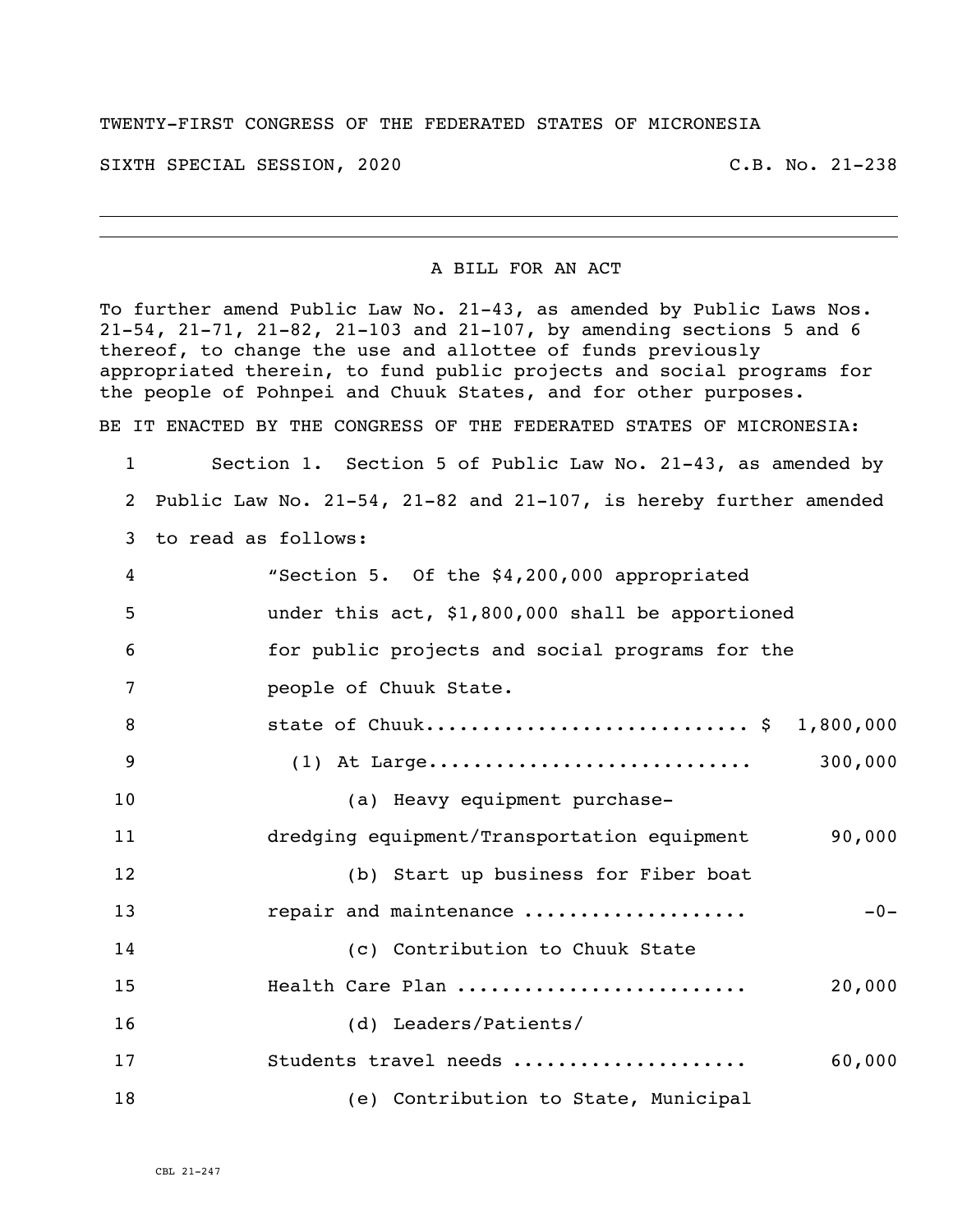| $\mathbf{1}$   | and Community events, activities and programs \$ | 77,000  |
|----------------|--------------------------------------------------|---------|
| $\overline{2}$ | (f) Administrative support costs                 |         |
| 3              | including arrears of Social Security payment     | 28,000  |
| 4              | (g) Diocese Office in Chuuk State                | 20,000  |
| 5              | (h) Land Purchase in Satawan                     | 5,000   |
| 6              | (2) Election District No. 1 300,000              |         |
| 7              | (a) Mortlocks Island vessel purchase             | $-0-$   |
| 8              | (b) Diocese office in Chuuk $\ldots \ldots$      | 20,000  |
| 9              | (c) Kuttu municipality                           |         |
| 10             | Constitutional convention                        | 10,000  |
| 11             | (d) Contribution to Chuuk State                  |         |
| 12             | Health Care Plan                                 | 70,000  |
| 13             | (e) Mortlocks Island Development                 |         |
| 14             | Authority operation                              | 130,000 |
| 15             | (f) Land transportation needs for                |         |
| 16             | Mortlocks Island Development Authority           |         |
| 17             | (MIDA) and Community                             | 35,000  |
| 18             | (g) Contribution to FAS Athletic                 |         |
| 19             | Club in Guam                                     | 10,000  |
| 20             | (h) Communities' members travel needs            | 25,000  |
| 21             | (3) Election District No. 2                      | 300,000 |
| 22             | (a) Food Security                                | 40,000  |
| 23             | (b) Travel needs                                 | 40,000  |
| 24             | (c) Housing renovation/improvement.              | 60,000  |
| 25             | (d) Fishing project                              | 20,000  |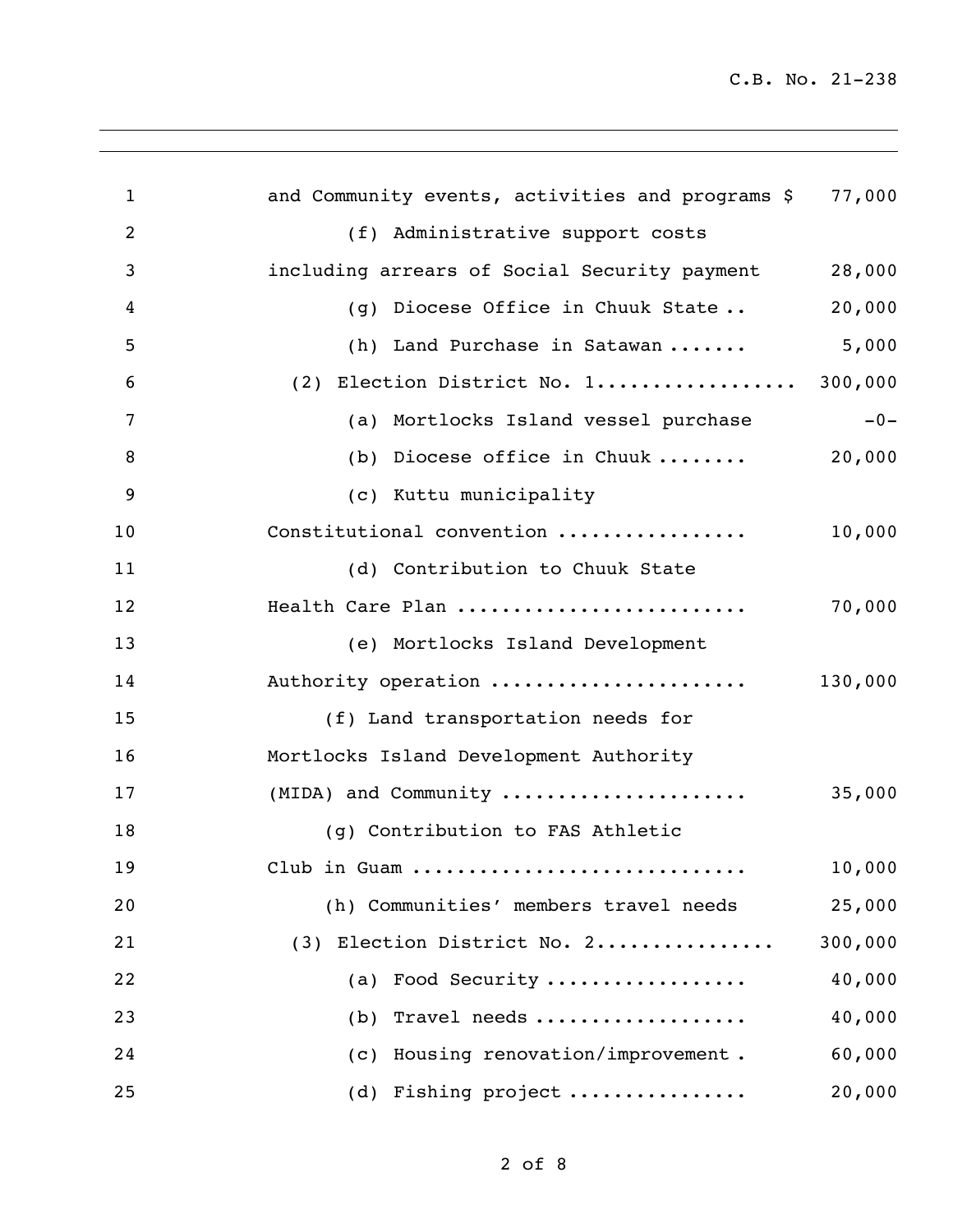| $\mathbf{1}$   | (e) [Governor's Office] Mayor of Weno       |         |
|----------------|---------------------------------------------|---------|
| $\overline{2}$ | Municipal Government's subsidy  \$          | 10,000  |
| 3              | (f) Students financial assistance           | 20,000  |
| 4              | Sewing project<br>(g)                       | 5,000   |
| 5              | (h) Contributions to Youth activities,      |         |
| 6              | program and events                          | 10,000  |
| 7              | (i) Land transportation needs $\ldots$ .    | 10,000  |
| 8              | (j) Contributions to Associations/Non-      |         |
| 9              | Government Organizations                    | 20,000  |
| 10             | $(k)$ Human remains repatriation $\ldots$ . | 10,000  |
| 11             | $(1)$ Charters/Freight/POL                  | 5,000   |
| 12             | Municipal governments' subsidy.<br>(m)      | 30,000  |
| 13             | Administrative Cost for allottee<br>(n)     | 20,000  |
| 14             | (o) Contribution to Chuuk State             |         |
| 15             | Health Care Plan                            | $-0-$   |
| 16             | (4) Election District No. 3                 | 300,000 |
| 17             | Humanitarian Assistance<br>(a)              | 40,000  |
| 18             | (b) SNDA Administrative Costs -             |         |
| 19             | Current and prior obligations               | 55,000  |
| 20             | (c) Travel needs                            | 60,000  |
| 21             | (d) Charters/Freight/POL                    | 20,000  |
| 22             | (e) Fishing project                         | 35,000  |
| 23             | (f) Housing project                         | 20,000  |
| 24             | (g) Sewing project                          | 5,000   |
| 25             | (h) Water systems (accessories/             |         |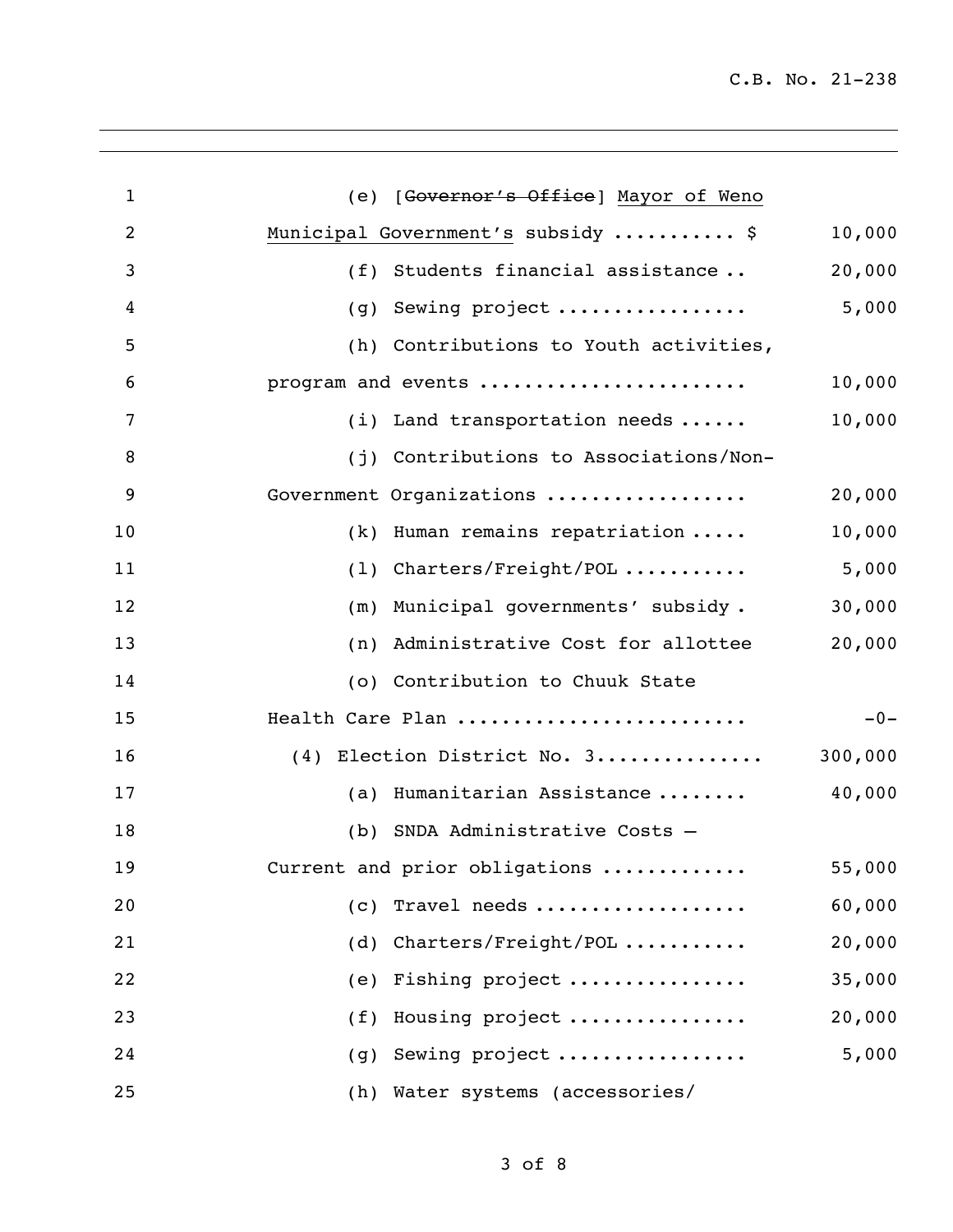| $\mathbf{1}$   | parts/supplies)  \$                 | 10,000  |
|----------------|-------------------------------------|---------|
| $\overline{2}$ | (i) Repatriation of human remains   | 20,000  |
| 3              | (j) Contractual services Prior      |         |
| 4              | Obligation $-$ ED#3                 | 10,000  |
| 5              | (k) Youth activities, events        |         |
| 6              | and programs                        | 15,000  |
| 7              | (1) Handicraft project              | $-0-$   |
| 8              | (m) SNDA Board members meeting      |         |
| 9              | allowance/prior obligation          | 5,000   |
| 10             | (n) Office Space rental/current and |         |
| 11             | prior obligations                   | $-0-$   |
| 12             | (o) Land transportation             | 5,000   |
| 13             | (5) Election District No. 4         | 300,000 |
| 14             | (a) Municipal contribution          | 100,000 |
| 15             | (b) Fishing project                 | 40,000  |
| 16             | (c) Food relief assistance          | 50,000  |
| 17             | (d) Land transportation need        | 30,000  |
| 18             | (e) Travel needs                    | 20,000  |
| 19             | (f) Housing repair and renovation   | 50,000  |
| 20             | (g) Contribution to Chuuk           |         |
| 21             | Health Care Plan                    | 10,000  |
| 22             | (6) Election District No. 5         | 300,000 |
| 23             | (a) Contribution to Municipal       |         |
| 24             | activities/events                   | 30,000  |
| 25             | (b) Patients/Leaders/               |         |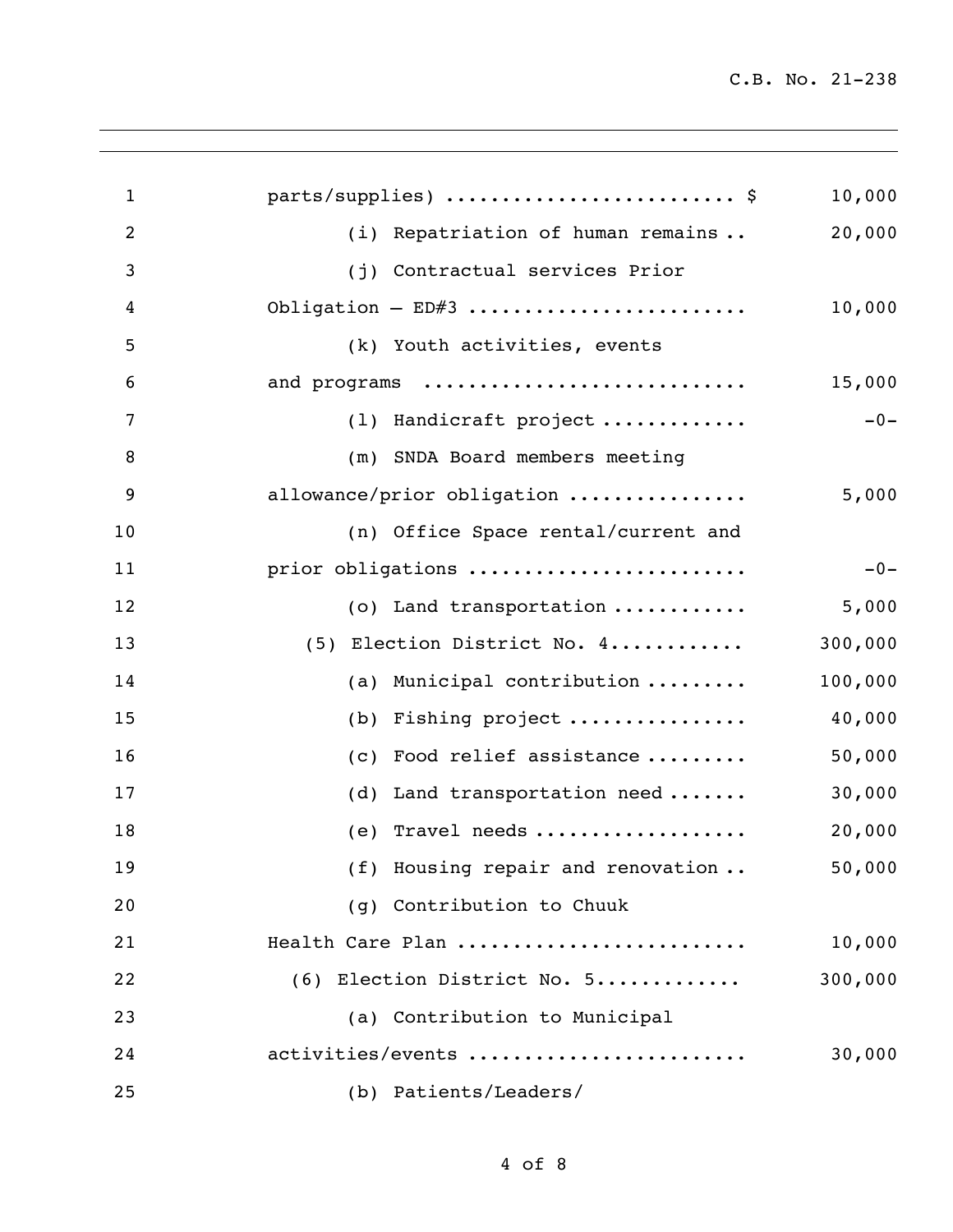| $\mathbf 1$    | Citizens travel/COAP  \$<br>20,000                                  |
|----------------|---------------------------------------------------------------------|
| $\overline{2}$ | (c) Solar Power System<br>100,000                                   |
| 3              | Northwest Delegation subsidy<br>10,000<br>(d)                       |
| 4              | SCA Endowment Fund subsidy<br>30,000<br>(e)                         |
| 5              | 30,000<br>Students financial assistance<br>(f)                      |
| 6              | POL/Charters/Freight<br>25,000<br>(q)                               |
| $\overline{7}$ | 5,000<br>(h) ED#5 administrative support $\ldots$ .                 |
| 8              | (i) Office Lease/Rental prior and                                   |
| 9              | current obligation<br>5,000                                         |
| 10             | (j) Northwest students tuition at                                   |
| 11             | Xavier High School<br>5,000                                         |
| 12             | (k) Northwest Leadership summit                                     |
| 13             | outstanding<br>5,000                                                |
| 14             | (1) Land Transportation<br>$-0-$                                    |
| 15             | (m) Low-income housing renovation<br>15,000                         |
| 16             | (n) Solar power system installation fee 20,000"                     |
| 17             | Section 2. Section 6 of Public Law No. 21-43, as amended by         |
| 18             | Public Laws Nos. $21-54$ , $21-71$ and $21-107$ , is hereby further |
|                | 19 amended to read as follows:                                      |
| 20             | "Section 6. Allotment and management of funds and lapse             |
| 21             | date. All funds appropriated by this act shall be                   |
| 22             | allotted, managed, administered and accounted for in                |
| 23             | accordance with applicable laws, including, but not                 |
| 24             | limited to, the Financial Management Act of 1979.<br>The            |
| 25             | allottee shall be responsible for ensuring that these               |
|                |                                                                     |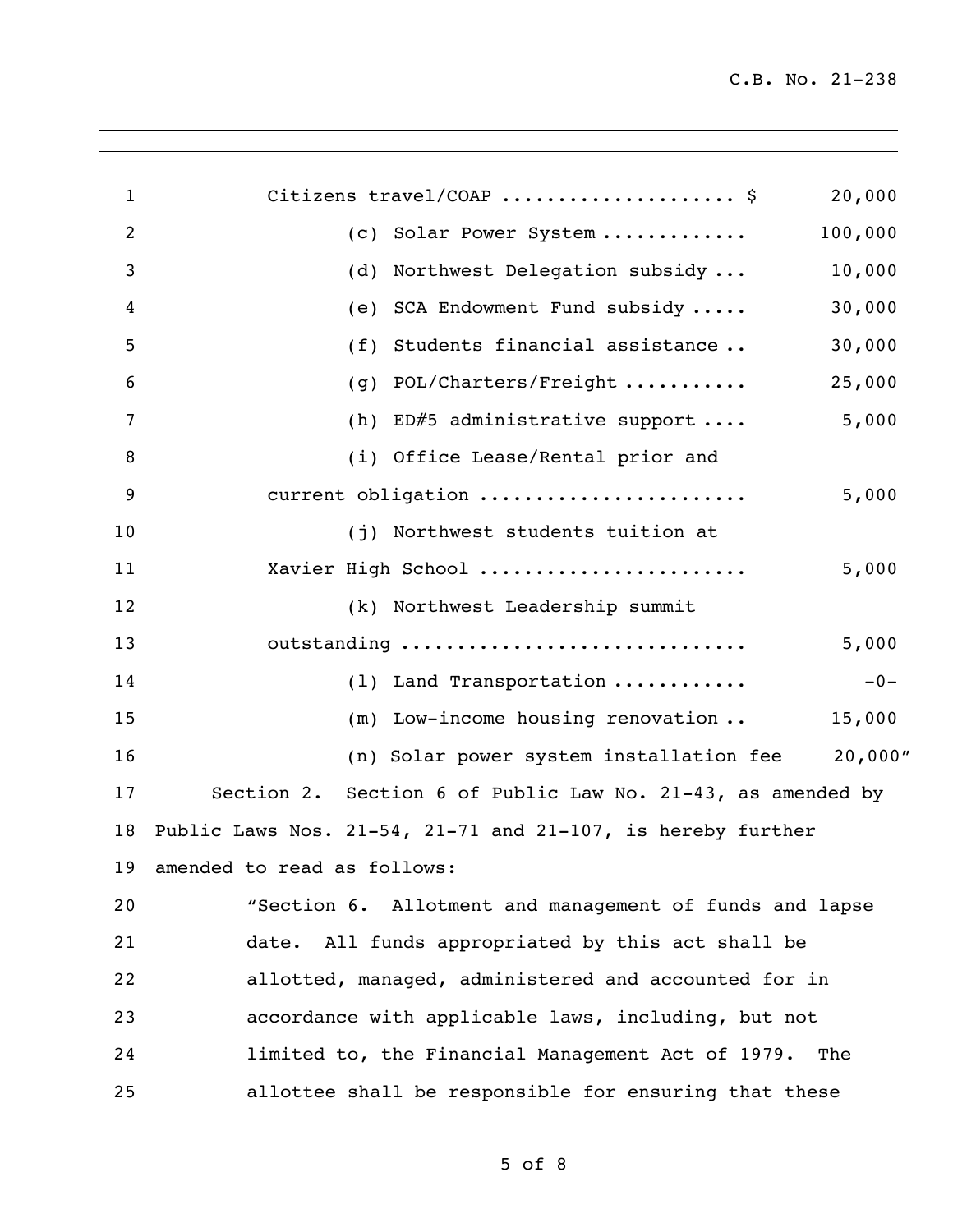funds, or so much thereof as may be necessary, are used solely for the purpose specified in this act, and that no obligations are incurred in excess of the sum appropriated. The allottee of the funds appropriated under section 2 of this act shall be the Governor of Yap State or his designee; PROVIDED THAT, the allottee of funds appropriated under subsection 2(f) of this act shall be the President of the COM-FSM Institute. The allottee of funds appropriated under sections 3 and 4 of this act shall be the President of the Federated States of Micronesia or his designee; PROVIDED THAT, the allottee of funds appropriated under subsection 3(1) of this act shall be the Governor of Kosrae State or his designee; the allottee of funds appropriated under subsection 3(2) of this act shall be the Mayor of Lelu Town Government or his designee. The allottee of funds appropriated under section 4(1) and 4(3)(l) of this act shall be the Vice President; The allottee of funds appropriated under subsection 4(1)(a) and section 4(2) of this act shall be the Secretary of the Department of Transportation, Communications and Infrastructure or his designee, except that the allottee of funds appropriated under subsections  $4(2)(e), 4(2)(j), [\frac{4(2)+(m)}{m}], 4(4)(j), 4(4)(k), 4(4)(l)$  and 4(4)(m) of this act shall be the Pohnpei Transportation Authority (PTA); the allottee of funds appropriated under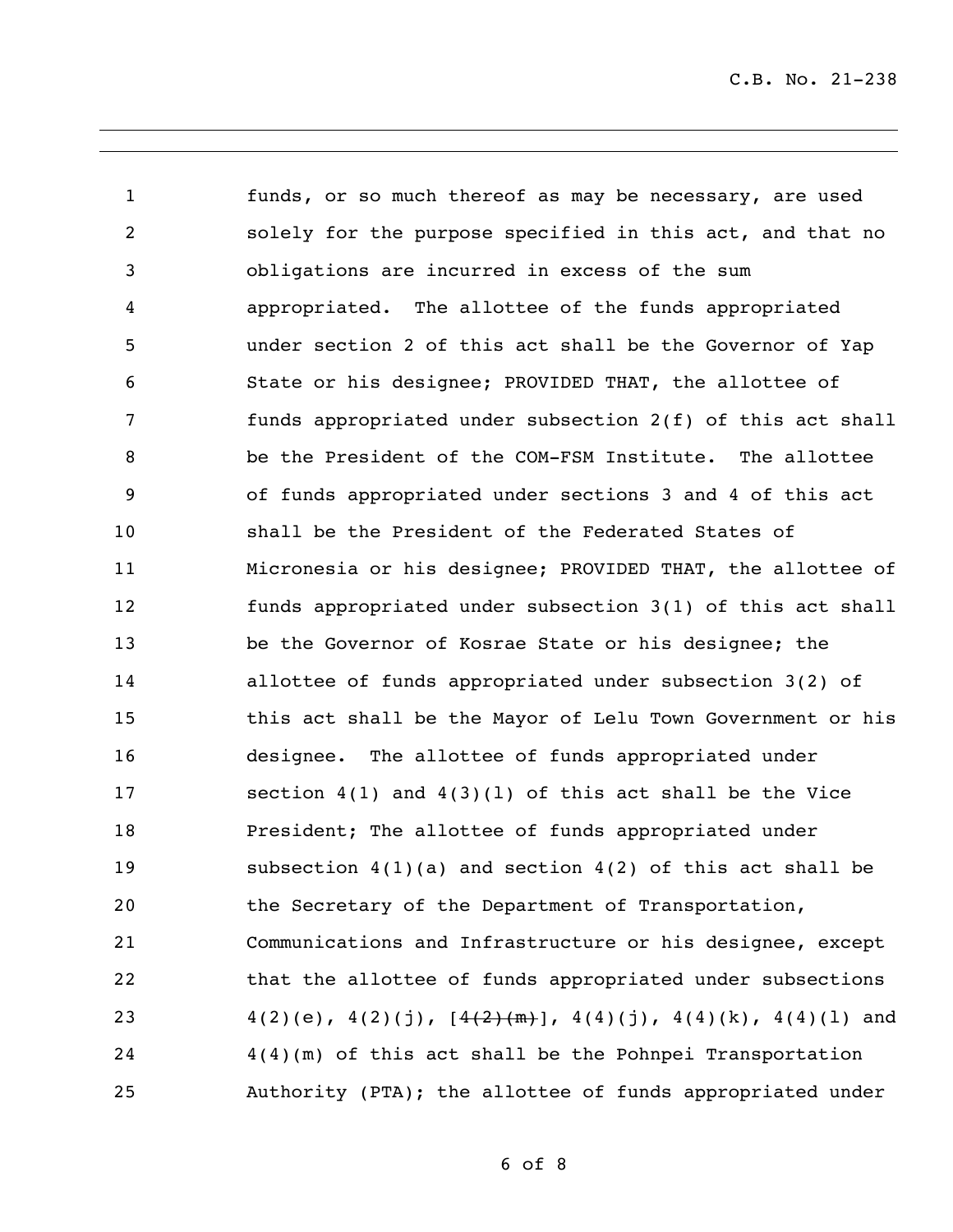| $\mathbf{1}$   | subsections $4(2)(1)$ , $4(3)(d)$ and $4(3)(f)$ of this act shall    |
|----------------|----------------------------------------------------------------------|
| $\overline{2}$ | be the Secretary of the Department of Education or his               |
| $\mathfrak{Z}$ | designee; the allottee of funds appropriated under                   |
| 4              | subsection $4(2)(h)$ of this act shall be the President of           |
| 5              | COM-FSM; the allottee of funds appropriated under                    |
| 6              | subsection $4(2)(m)$ of this act shall be the Mayor of               |
| 7              | Nukuoro Municipal Government or his designee; the allottee           |
| $\, 8$         | of funds appropriated under subsections $4(3)(a)$ , $4(3)(b)$ ,      |
| 9              | $4(3)(e)$ , $4(3)(h)$ , $4(3)(i)$ and $4(3)(k)$ of this act shall be |
| 10             | the Meninkeder of Madolenihmw; the allottee of funds                 |
| 11             | appropriated under subsection $4(3)(c)$ of this act shall be         |
| 12             | the Chief Justice of Madolenihmw Municipal Government; the           |
| 13             | allottee of funds appropriated under subsection $4(3)(g)$ of         |
| 14             | this act shall be the Luhkenmoanlap of Kitti; the allottee           |
| 15             | of funds appropriated under subsection 4(3)(j) of this act           |
| 16             | shall be the Speaker of Isokonedi of Kitti; the allottee             |
| 17             | of funds appropriated under subsection $4(3)(m)$ of this act         |
| 18             | shall be the Director of Pohnpei Public Safety. The                  |
| 19             | allottee of the funds appropriated under sections 5(1) and           |
| 20             | 5(6) of this act shall be the Governor of Chuuk State or             |
| 21             | his designee; the allottee of the funds appropriated under           |
| 22             | subsection 5(2) of this act shall be the Mortlocks Island            |
| 23             | Development Authority (MIDA); the allottee of the funds              |
| 24             | appropriated under subsection 5(4) of this act shall be              |
| 25             | the Southern Namoneas Development Authority; the allottee            |

of 8